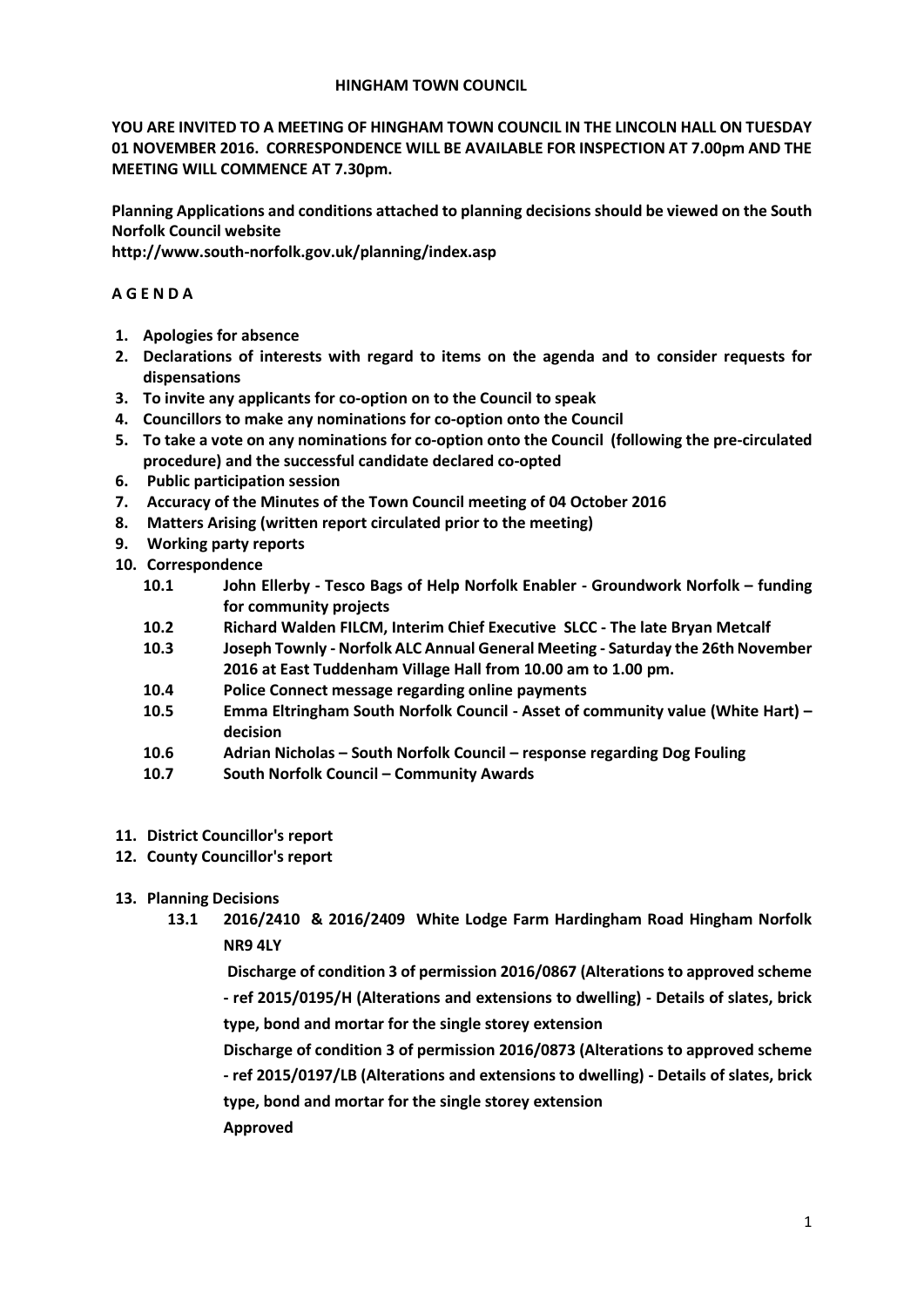- **13.2 2016/2094 - Holly Cottage 3 Royal Oak Mews Hingham Norfolk NR9 4JF Laburnham (T1) - crown reduction by 1metre to approx 5m height with a finished spread of approx 2.5m and Crab Apple (T2) - crown reduction by 2 metres to approx 4m height with a finished spread of approx 2.5m - Approved**
- **13.3 2016/2029 Beaconsfield House 13 Market Place Hingham Norfolk NR9 4AF T1 Acer Negundo - reduce crown. T2 Beech - clean out and raise to 5m. T3 Holly pollard at 4m. T4 Ash - raise to clear neighbours property by 3m. - Approved**
- **14. Planning Applications (as per consultation by South Norfolk Council – see the South Norfolk Council website for all planning applications/notifications including those where the Town Council is not a consultee )**
	- **14.1 2016/2532 - Location: Mill Farm, Hardingham Road Hingham NR9 4LX Proposal: Replacement of conservatory and corner extension with new extension**
	- **14.2 2016/2317 - Location: Stables At Elm Farm The Fields Hingham Norfolk Proposal: Variation of Condition 2 of planning consent 2014/1525 (2 bedroom bungalow) - Amended plans to allow revised layout.**
	- **14.3 2016/2380 Location: Teats Barn Little Ellingham Road Hingham Norfolk NR9 4NE Proposal: Variation of condition 2 of permission 2016/0611/RVC (Variation of condition 2 of permission 2014/1578/F (Conversion of barn to dwelling) - minor alterations to conversion of barn and erection of a general store building) - design amendments to general store (building)**
- **15. Withdrawn Planning Applications**
	- **15.1 2016/2113 - Land Adj To 12 Lincoln Close Hingham Norfolk One bedroom bungalow adjacent to No.12**
	- **15.2 2016/2010 Land Adj To 8 Lincoln Close Hingham Norfolk One bedroom bungalow adjacent to No.8**
- **16. Proposal to consider either giving councillors small allowances or providing them with paper for printing documents for Council meetings/business**
- **17. Proposal to purchase a wreath for the Royal British Legion (s137)**
- **18. To consider the request from the Fairland Santa's Grotto Committee to erect the Grotto on the Fairland (including an additional building)**
- **19. To discuss the arrangements for representatives on external bodies to attend meeting and report back to the Town Council**
- **20. To discuss the amendments to the siting of signage for the NCC 20mph safety scheme**
- **21. Proposal to remove the "fun box" from the Skate Park**
- **22. Proposal not to use Scribe for the cemetery records, but to continue with using Excel/and the books for recording cemetery data.**
- **23. Update on issues regarding trees – Fairland Oak/Tree Survey/Churchyard**
- **24. Proposal to purchase replacement saplings as per the cemetery report (estimated cost £75)**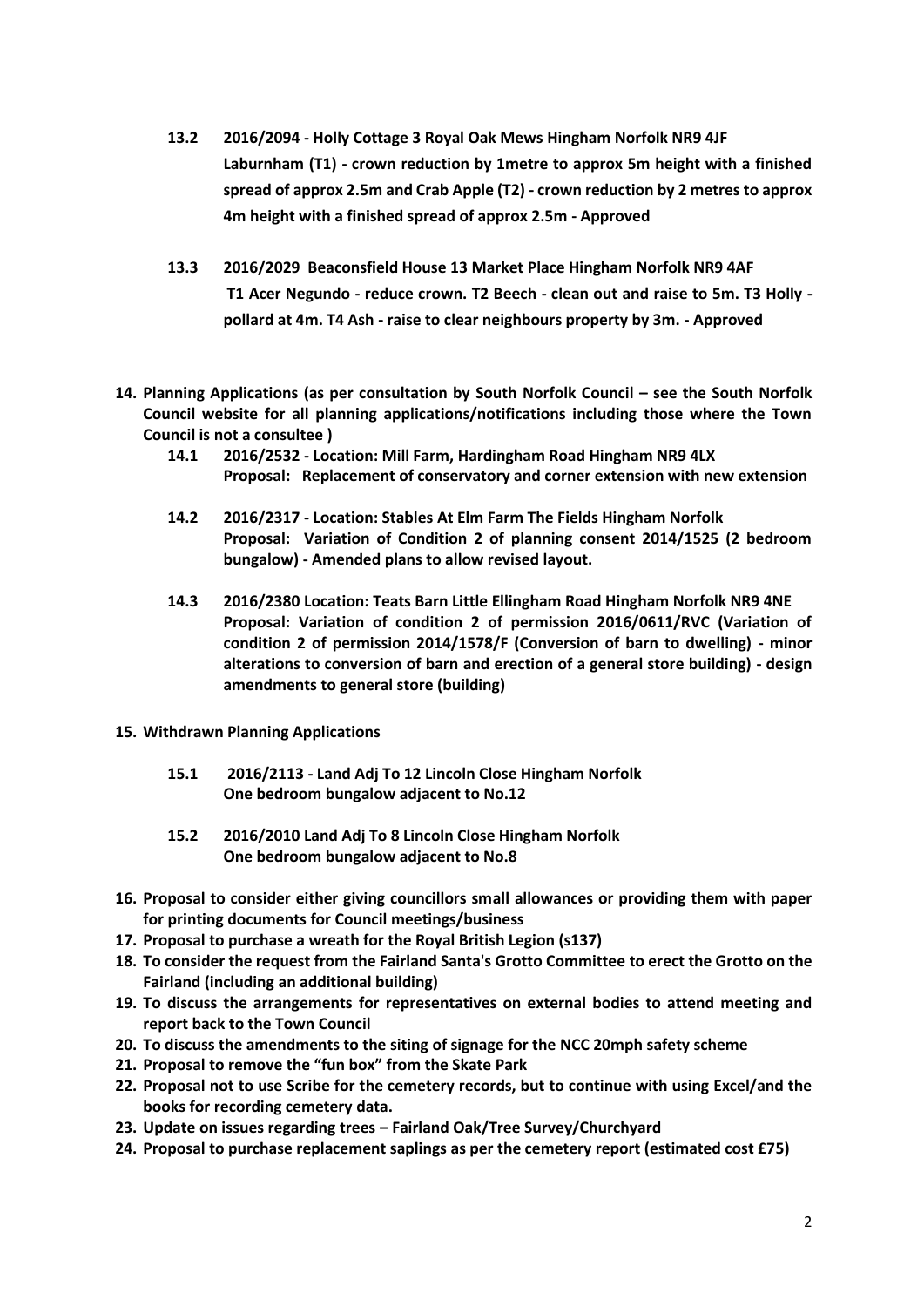## **FINANCE**

- **25. Report from the Finance Committee following the meeting on 25 October 2016**
- **26. Reminder of the Budget Meeting for Full Council on Tuesday 15th November 2016**
- **27. To discuss the arrangements for payments to the Hingham PCC with regard to the lights in the Churchyard**

# **D Ramm - (wages £732.48 bin bags £7.77 cleaning products £3.90) £744.15 A Doe - (wages £799.01 Sanitary bins £65.97 usb sticks £9.50 stamps £14.28) £888.76 K and M Lighting £294.19 E-on (October) £563.08 Mazars (external audit) £390.00 Total £2,880.18 Royal British Legion (wreath) (s137) £40.00 To be agreed Hingham P.C.C. (churchyard lighting 2015 and 2016) £120.00 to be agreed Country Mole Catcher (invoice due) TBC**

#### **28. Accounts for Payment**

Alison Doe - Town Clerk

# **27 October 2016**

Matters arising from the minutes of the Town Council Meeting on 04 October 2016

- 2 Neighbourhood Plan no decision has yet been made as to whether to undertake a neighbourhood plan.
- 7.1 No response has yet been received from Lorne Green Norfolk Police and Crime Commissioner regarding the policy not to allow Speed Watch Volunteers to work within a 20mph speed limit
- 7.3 Quotations are awaited for the re setting of the leaning gravestones the mole removal has been undertaken.
- 17 The position of the green street lights to be removed needs to be checked including alternative existing posts that could be used for the placement of lights – quotations will then be sought
- 18 Plants have been purchased for the entrance to the cemetery
- 19 Work to clear the overgrown area in the churchyard has begun.
- 20 & 21 Replacement Oak to be purchased for the Lincoln Hall Driveway, and scheme to be drawn up for planting to replace the posts
- 22 Ravencroft have been requested to undertake the tree survey
- 24 The Finance Committee met on 25 10 16